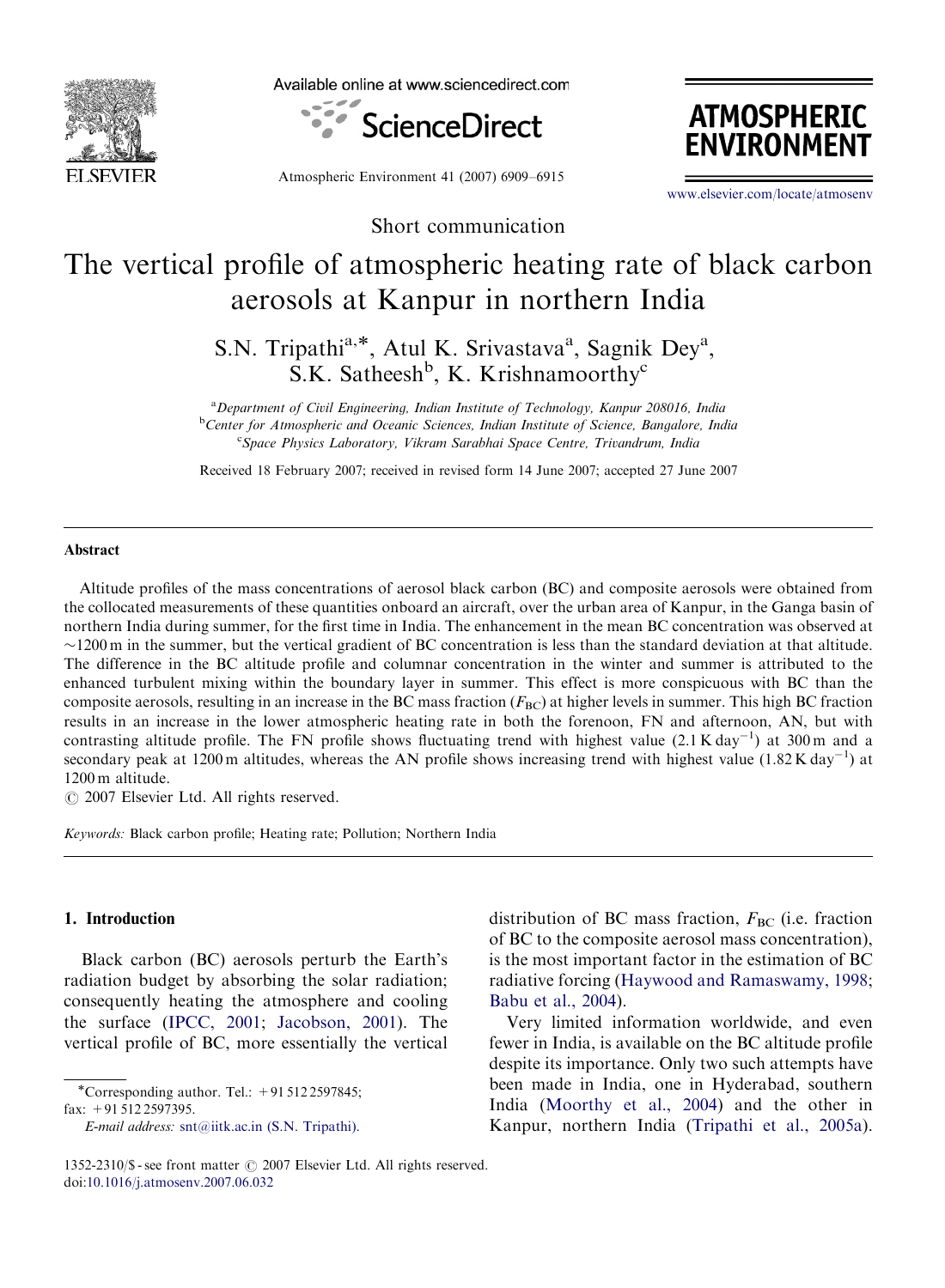These two BC altitude profile measurements in the winter season were found to be contrastingly different, particularly in the region below  $\sim$ 1.5 km. An elevated BC layer near the boundary layer (at around 900 m) was observed in Kanpur during the winter season, which was not observed over Hyderabad. Moreover, both these attempts were limited to the measurement of the altitude distribution of BC concentration only, and there were no idea on how  $F_{BC}$  varied with altitude.

Aircraft measurements were carried out in Kanpur during the summer season with three major objectives: (1) whether the wintertime enhanced BC layer persists in the summer, (2) to collect information about  $F_{BC}$  altitude variation and (3) to study the heating rate altitude profiles. In this paper, we present the salient differences of BC altitude profiles over Kanpur between the winter and summer season. Further we discuss the altitude variation of  $F_{BC}$  in the summer. These data are used to estimate, for the first time, the altitude variation of lower atmospheric heating rates due to atmospheric BC aerosols in Kanpur.

#### 2. Experimental details

# 2.1. Site location and observations

The aircraft borne experiments were conducted over Kanpur (80°20'E, 26°26'N, 142 m altitude from mean sea level) during January (winter season, [Tripathi et al., 2005a\)](#page-6-0) and June (summer season), 2005. The winter sorties (forenoon, FN and afternoon, AN) contained only BC measurements ([Tripathi et al., 2005a\)](#page-6-0) while the other experiments measured BC and composite aerosol concentrations simultaneously, respectively, using an Aethalometer and an Optical Particle Counter (OPC). The instrument details are given in the next section. Altogether two sorties were made in the month of June, one during evening of June 18 (hereafter referred as experiment 1) and the second during morning of June 19 (hereafter referred as experiment 2). During the experiment 1, the evening flight took off at around 17:15 local time (LT) and the aircraft flew up to an altitude  $\sim$ 2 km and continuous measurements were made during the flight until it landed at about 18:30 LT. Each sortie comprised of flights at 4–5 levels (below the upper limit of 2 km above local ground level, AGL), with the aircraft flying for  $\sim$ 5 min at each levels, separated by  $\sim$ 300 m altitude. Continuous measurements of both BC and composite aerosol concentration, presented in this paper, are the average of whole measurements carried out at the particular altitude levels. Similar path has been followed during experiment 2, when aircraft flew from  $\sim$ 07:35 to 09:00 LT up to  $\sim$ 1.5 km altitude.

#### 2.2. Instrumentation and data analysis

The instruments were mounted in a Piper Super Cub PA-18 aircraft (for details see [Tripathi et al.,](#page-6-0) [2005a](#page-6-0)). Even though this aircraft can fly up to an altitude of 3 km without oxygen, during the measurements the altitude was restricted up to 1.5 km only due to safety reasons. The instruments were powered with two batteries and a UPS with power back up for about one and half hour. Measurements have been taken continuously from 10 min before the take off of the aircraft and continued up to 10 min after its landing. Temperature data were measured simultaneously with aerosol measurements and the coordinate of each measurement has been measured with a hand-held global positioning system (GPS) receiver during the experiments.

The Aethalometer (AE-21-ER, Magee Scientific, USA) that used a size selective inlet BGI Sharp cut cyclone (Model SCC-1.828, which allows particles below  $10 \mu m$ ) was operated at a mass flow rate of 6.5 standard  $1$ min<sup>-1</sup> and at a time base of 1 min. Details of the operation of Aethalometer, data deduction, and error budget are discussed elsewhere (e.g., [Babu et al., 2004;](#page-6-0) [Tripathi et al.,](#page-6-0) [2005b\)](#page-6-0). As the pump speed varied with altitude to maintain the set mass flow rate, each measurement of BC concentration  $(M_1)$  was converted to actual BC concentration  $(M_2)$  using Eq. (1) following [Moorthy et al. \(2004\):](#page-6-0)

$$
M_2 = M_1 \left[ \frac{P_1 T_2}{P_2 T_1} \right]^{-1},\tag{1}
$$

where  $P_1$ ,  $P_2$ ,  $T_1$  and  $T_2$  are standard atmospheric pressure (1017 hPa), the atmospheric pressure at the measurement altitude, standard temperature (293 K) and temperature at the measurement altitude, respectively.

The OPC (Model 1.108 of Grimm Aerosol Technik GmbH, Germany) is a small portable unit, used for the continuous measurements of particles in the air. The measurements were carried out in mass mode i.e. particle mass per unit volume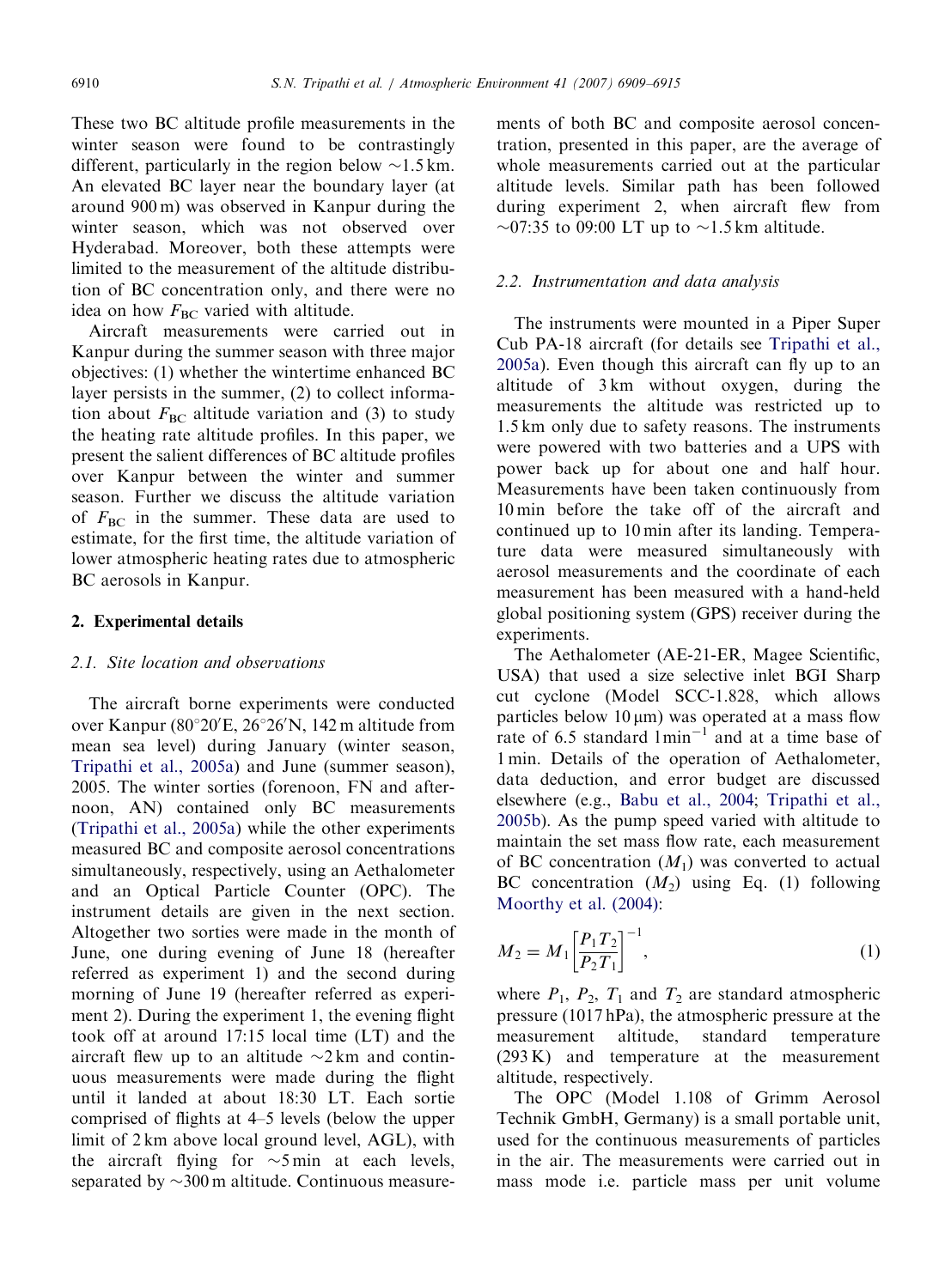ranging from 0.1 to  $10^5 \mu g m^{-3}$  with an operational flow rate of  $1.21$  min<sup>-1</sup> with 1 min sampling time. This instrument uses the light (from a diode laser source) scattering by single particles to count the particles. The counts are used to get the number density i.e. distributions in 15 channels in the range from  $0.3$  to  $20 \text{ µm}$ . The numbers are converted to mass assuming spherical particles, and a mean particle density of  $1.66 \text{ g cm}^{-3}$  (more details are available in [www.grimm-aerosol.com](http://www.grimm-aerosol.com)). The data of Aethalometer and OPC averaged for each altitude level are presented here with the corresponding standard deviations.

The Aethalometer measures the particles of size  $<$ 10  $\mu$ m, whereas the OPC measures the size distribution in the range of  $0.3-20 \,\mu m$ . The difference in the size distribution range in the two instruments would lead to overestimation of  $F_{BC}$ in the size range  $\langle 0.3 \mu \text{m} \rangle$  and underestimation of  $F_{BC}$  in the size range  $>10 \,\mu m$ . As the BC particles mostly lie in the fine mode [\(Hess et al., 1998\)](#page-6-0) and rarely in the coarse mode only when it gets mixed with coarse dust ([Clarke et al., 2004\)](#page-6-0), the resulting  $F_{BC}$  would be underestimated. Few recent studies have indicated that BC mixing with dust in the summer is a possibility for this region ([Dey et al.,](#page-6-0) [2007;](#page-6-0) [Satheesh et al., 2006](#page-6-0)), which indicates that BC also exists in the coarse mode leading to reduction in the overestimation of  $F_{BC}$ . However, as there are no measurements of BC size distribution, this effect cannot be quantified.

## 3. Results and discussion

## 3.1. Altitude profiles of BC and composite aerosol

In [Fig. 1a](#page-3-0), we have shown the altitude profiles of BC mass concentration obtained during the summer experiments along with the altitude profiles obtained in the earlier experiments in winter by [Tripathi et al. \(2005a\)](#page-6-0) for completeness as well as for comparison. The enhancement in mean BC concentration (shown with broken arrow mark) was observed at  $\sim$ 900 m in the winter. In summer season, the mean BC concentration shows an increase at  $\sim$ 1200 m (shown by solid arrow); however, the vertical gradient is less than the corresponding standard deviations. The mean FN profile shows a steadily decreasing trend up to 900 m, whereas the mean AN profile shows a fluctuating trend about a mean value of  $7.5 \,\mathrm{\mu g\,m}^{-3}$ . Due to some technical problem in the Aethalometer,

it was not possible to measure BC concentration above 1.2 km during experiment 2. However, the trend in the mean AN profile suggests the increment in BC concentration above 900 m, although the enhancement is not statistically significant. In the lower altitude region  $( $500 \text{ m}$ )$  the FN concentrations are higher than the AN values for winter, while the reverse is seen in summer, which is due to the shallow boundary layer and reduced convection in the winter compared to summer. The FN BC gradients during the summer (0.5 and  $0.32 \mu g m^{-3}$ ) per 100 m, respectively) are less than that during the winter season  $(1.04 \,\mathrm{µg\,m}^{-3}$  per 100 m, [Tripathi](#page-6-0) [et al., 2005a](#page-6-0)) indicating stronger convective activities during summer dispersing the pollutants from the surface.

As compared with BC profiles, the total particle concentration ([Fig. 1c](#page-3-0)) in summer, interestingly shows a different pattern with a steady decrease in concentration with altitude throughout in both FN and AN. Fine mode aerosols are larger  $(\sim 73\%)$ compared to coarse mode aerosols  $(\sim 27\%)$ throughout the altitude. The temperature profiles for two sorties [\(Fig. 1b](#page-3-0)) reveal no significant inversion, higher boundary layer height and more mixing as compared to the winter profiles ([Tripathi](#page-6-0) [et al., 2005a\)](#page-6-0). The contrasting natures of BC profiles and total particle concentration profiles give rise to fluctuating  $F_{BC}$  profiles.  $F_{BC}$  was lower (5%) at the surface as compared to the wintertime vales ( $\sim$ 10%, [Tripathi et al., 2005a](#page-6-0)), but increases with the altitude. In the AN,  $F_{BC}$  increases up to 12% at 1200 m, where the enhanced layer exists. In the FN, the value is even higher (17%), but the sharper decrease of total particle concentration from surface to 500 m with respect to BC concentration leads to very high  $F_{BC}$  (30%) at 500 m altitude.

BC is lighter compared to the composite aerosol with typical density of  $\sim$ 1 g cm<sup>-3</sup> [\(Hess et al., 1998](#page-6-0)). During summer, dust, which is heaviest among other species  $(2.6 \text{ g cm}^{-3})$ , is present in abundance, which means the density of the composite aerosol is even higher. Crop wastes were being burnt in the nearby rural areas in the AN emitting BC. Freshly emitted BC particle concentration of  $\sim 10^5 \text{ cm}^{-3}$ needs only 7 min to mix with existing particles, assuming a coagulation coefficient of  $10^{-7}$  cm<sup>3</sup> s<sup>-1</sup> [\(Seinfeld and Pandis, 1998](#page-6-0), p. 662). There seems to be sufficient time available for internal mixing of the BC emitted from the open crop-waste burning. The lighter BC is transported more easily by convective wind to mix more with the existing particles at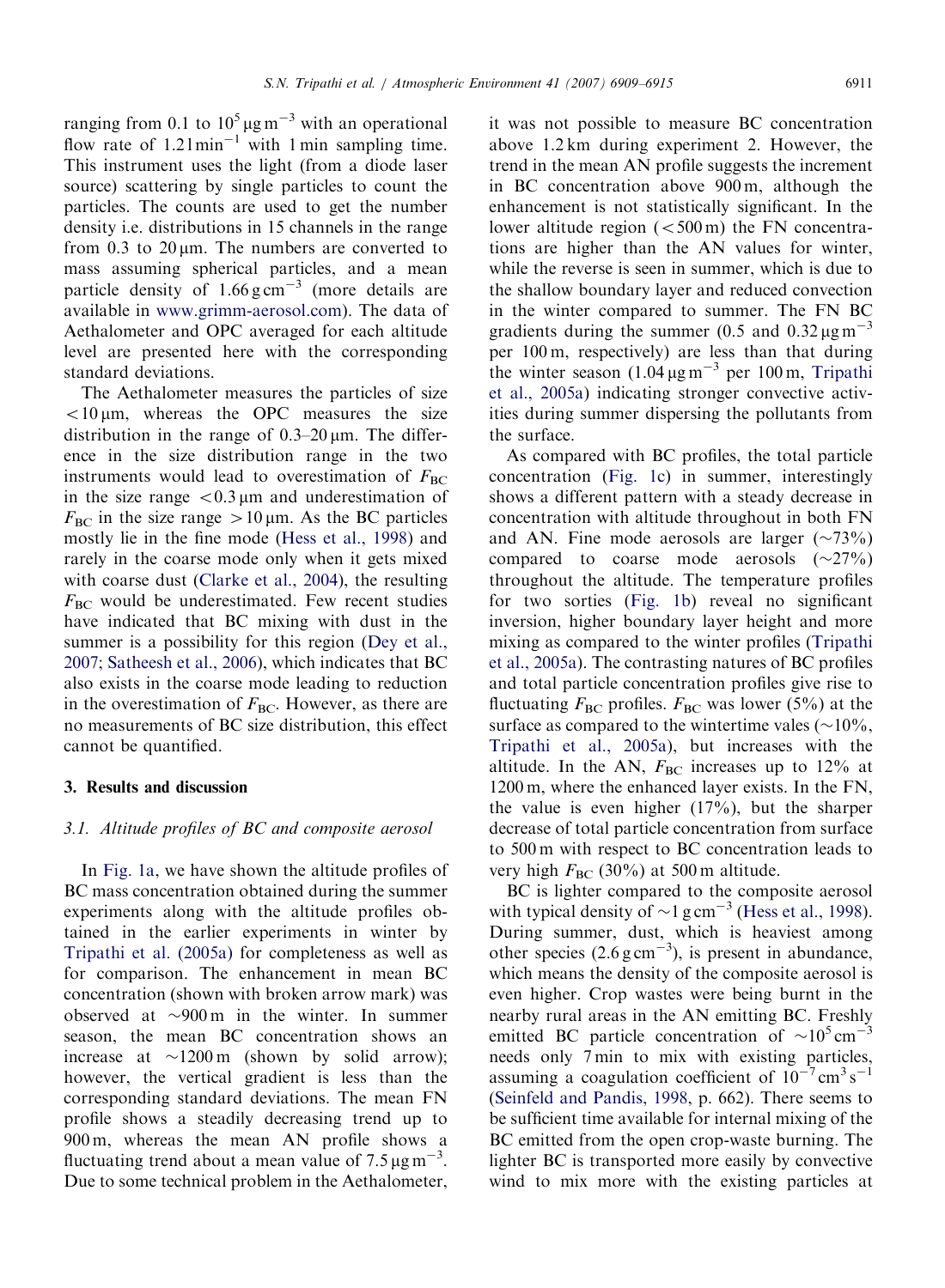<span id="page-3-0"></span>

Fig. 1. (a) Vertical profiles of aerosol black carbon for the months of January (winter) and June (summer); (b) same as (a) but for temperature; (c) same as (a) but for total aerosol mass; (d) same as (a) but for black carbon mass fraction ( $F_{BC}$ ). The enhanced BC layer in the winter profiles is shown by dotted arrow and in the summer profile by solid arrow.

higher altitude, thus increasing the mass fraction with altitude.

# 3.2. Columnar BC and composite aerosol concentration

We have calculated columnar BC concentration using Simpson's rule for each 500 m column height interval for summer profiles along with the winter profiles from [Tripathi et al. \(2005a\)](#page-6-0) for better comparison (Fig. 2). In both profiles, maximum BC concentration was confined up to first 500 m altitude. The absolute columnar BC concentration within this level is higher in FN than AN in the winter season, but shows reverse trend in the summer season due to differences in boundary layer



Fig. 2. Columnar BC concentration in the FN and AN of summer and winter over Kanpur.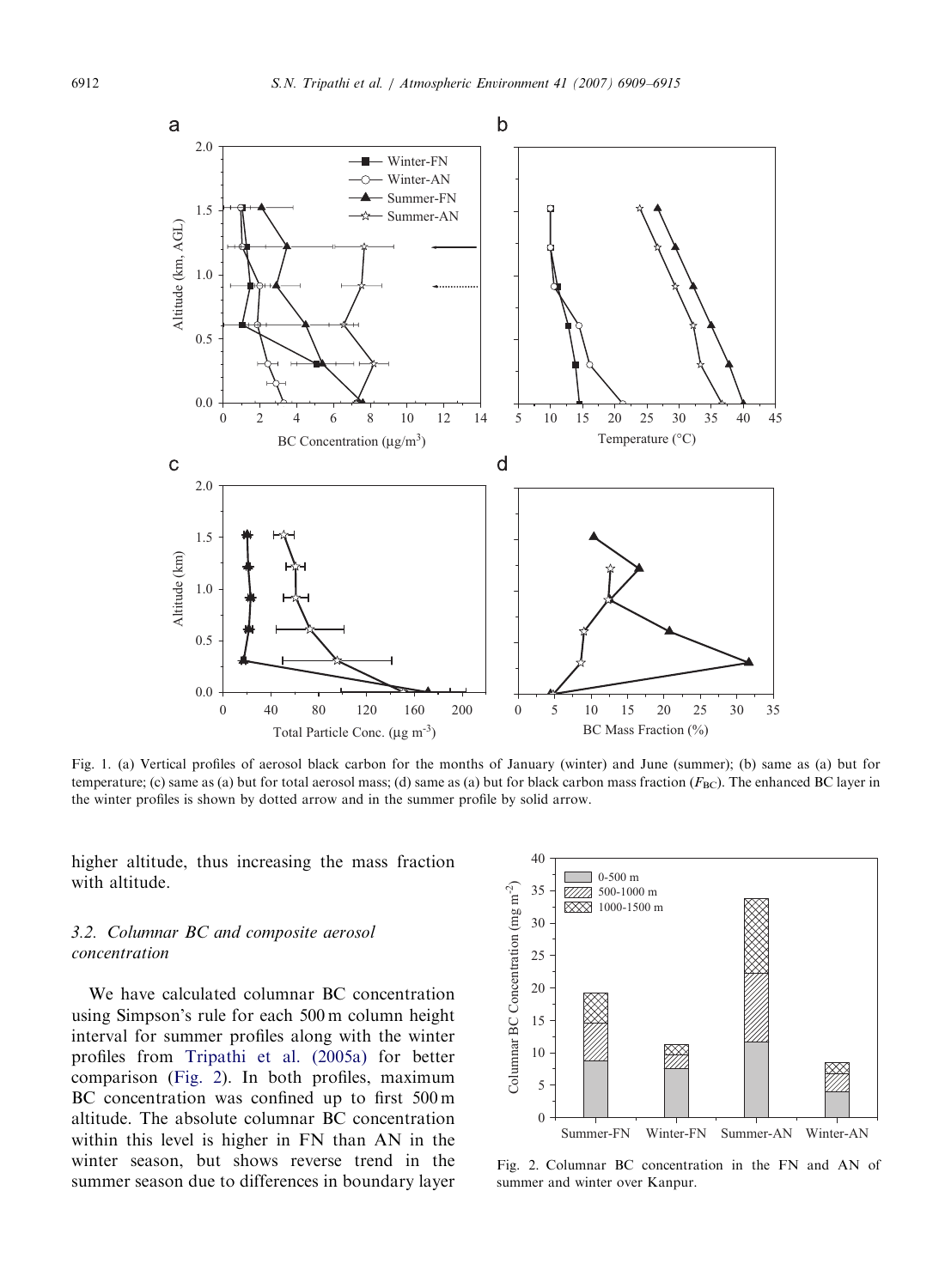mixing height variation. During summer months, absolute value of BC concentration is higher in each column height levels during AN hour compared to FN hour mainly due to biomass-burning event in a wide region observed during the sortie. During both the sorties, although maximum BC is more confined up to first 500 m height level, it is almost uniformly distributed in each column height due to more vertical mixing in the AN hours.

During winter months also maximum BC concentration was confined up to first 500 m, which is more pronounced in the FN hour  $(\sim 68\%$  of the total columnar value) compared to AN hour  $(\sim$ 47%) due to shallow boundary layer. Absolute value of columnar BC at each altitude level is higher during both FN and AN hours of summer month compared to winter month; however, the percentage contribution of columnar BC at lower height i.e. up to 500 m, is about 26% higher during FN hour and about 13% higher during AN hour of winter month compared to summer month.

Columnar total aerosol concentration (not shown) has similar pattern as columnar BC during summer month, which is mostly confined up to 500 m during FN and AN hour. Aerosols are almost uniformly distributed in upper column heights as BC in AN. Aerosol mass size distributions, measured by OPC during FN and AN, were fitted with bimodal log normal distribution to calculate the mass mode radius in the fine  $(R<sub>m,f</sub>)$  and coarse mode  $(R<sub>m,c</sub>)$  fractions. The mean  $R<sub>m,f</sub>$  and  $R<sub>m,c</sub>$  for the FN profile are  $0.258$  and  $1.44 \mu m$  and the corresponding AN values are 0.28 and 1.96  $\mu$ m, respectively. The altitude variations of  $R_{\text{m,f}}$  and  $R_{\text{m,c}}$  (Fig. 3) are contrastingly different in the FN and AN profiles in summer. Both  $R_{\text{m,f}}$  and  $R_{\text{m,c}}$  are larger for the AN profile than FN implicating upward transport of more number of larger aerosols during AN hours due to stronger convective activity.

# 3.3. Vertical distribution of heating rate due to BC absorption

Vertical distribution of composite aerosol mass, BC mass and  $F_{BC}$  to composite aerosol mass were used as anchoring points to optical properties of aerosols and clouds (OPAC) continental polluted aerosol model ([Hess et al., 1998](#page-6-0)). The size distribution parameters of [Hess et al. \(1998\)](#page-6-0) are used in the calculations of the optical properties. The extinction coefficient, single scattering albedo and asymmetry parameter at each atmospheric layer were estimated

Fig 3. Altitude variations of  $R_{m,f}$  (closed) and  $R_{m,c}$  in the FN and AN profiles in summer.

by OPAC using the measured values of BC mass, total aerosol mass concentration and  $F_{BC}$  at various altitude levels. The procedure for estimating aerosol optical properties using measurements of composite and BC aerosol mass is well documented in literature (Babu et al., 2004; [Satheesh, 2002](#page-6-0)).

The aerosol optical properties thus deduced from measured altitude profiles are then incorporated in a Discrete Ordinate Radiative Transfer model developed by University of Santa Barbara (SBDART) [\(Ricchiazzi et al., 1998](#page-6-0)) to estimate the net radiative fluxes (downward minus upward) at the top and bottom of each atmospheric layer. The aerosolinduced flux change at each atmospheric layer is derived from the net radiative flux estimations with and without aerosols. The net flux change due to aerosols between top and bottom boundary of each layer is the flux absorbed in the layer. The atmospheric heating rate due to aerosol absorption at each layer  $(\Delta F)$  is given by

$$
\frac{\partial T}{\partial t} = \frac{g}{C_p} \frac{\Delta F}{\Delta P},\tag{2}
$$

where  $\partial T/\partial t$  is the heating rate (K day<sup>-1</sup>), g is the acceleration due to gravity,  $C_p$  is the specific heat capacity of air at constant pressure  $(\sim 1006 \text{ J kg}^{-1} \text{ K}^{-1})$  and  $\Delta P$  is the atmospheric pressure difference between top and bottom boundary

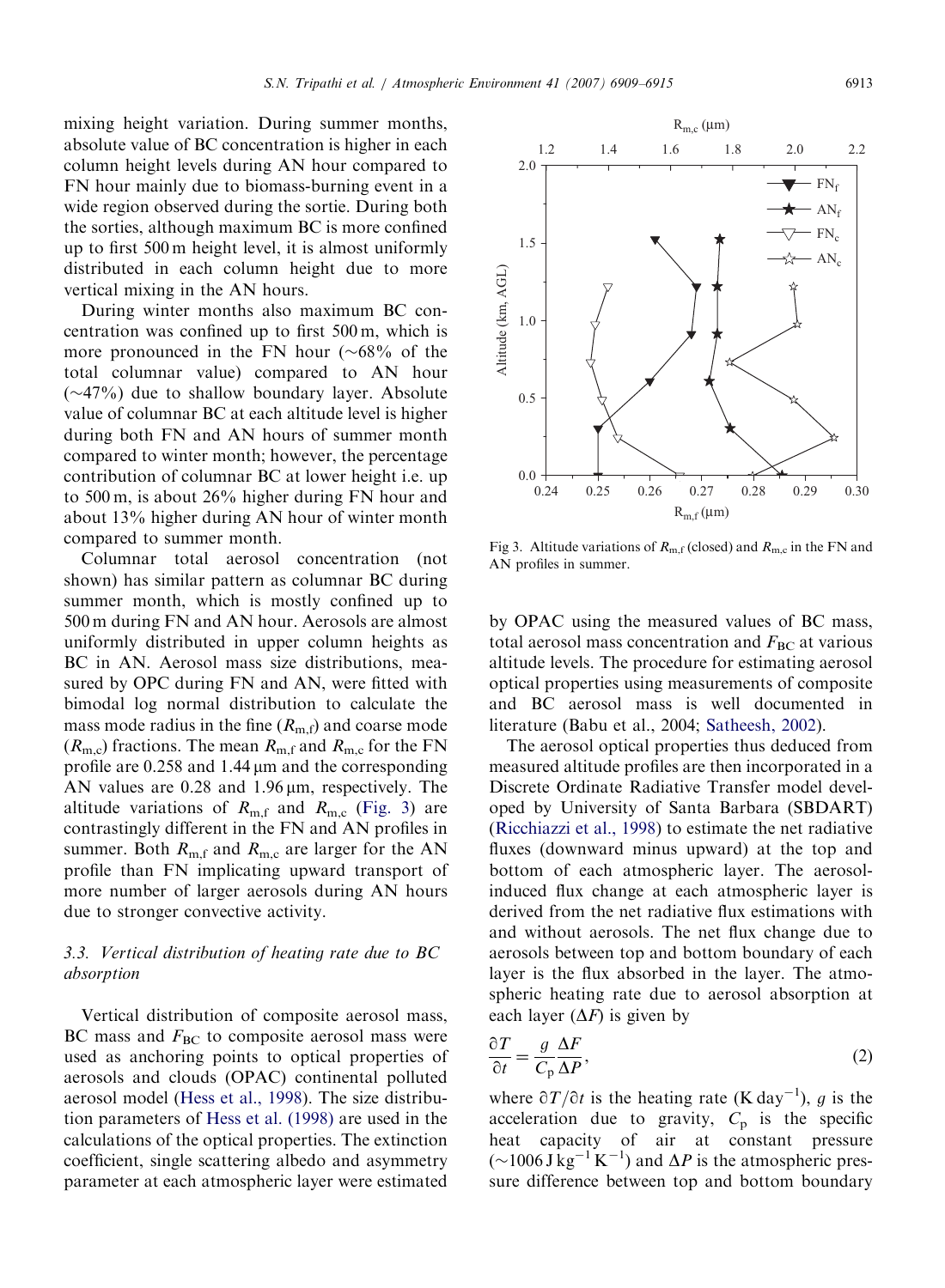

Fig. 4. Vertical profiles of heating rate due to aerosol black carbon calculated from  $F_{BC}$  profiles.

of each layer, respectively [\(Satheesh and Rama](#page-6-0)[nathan, 2000](#page-6-0)). The vertical profiles of atmospheric heating rate due to aerosol absorption thus calculated are shown in Fig. 4 (in units of  $K day^{-1}$ ).

The heating rate depends on the abundance as well as BC mass fraction. While abundance determines the magnitude of heating, BC mass fraction depends on the efficiency of heating. In both FN and AN, composite aerosol mass indicates sharp decrease as a function of altitude. The heating rates in FN and AN are similar  $(\sim 0.9 \text{ K day}^{-1})$  at surface, but show distinct variations in their profiles. FN profile shows fluctuating trend with maximum value  $(2.1 \text{ K day}^{-1})$  being observed at 300 m altitude, where  $F_{BC}$  is  $\sim$ 31%. A second peak  $(1.75 \text{ K day}^{-1})$  appears at around 1200 m, where the  $F_{BC}$  is ~17%. Higher heating rate at this altitude than the heating rate at 600 m altitude despite having slightly lower  $F_{BC}$  is due to much lower  $\Delta P$ value at this level as compared with that at lower level. On the other hand, AN profile shows steadily increasing trend, reaching maxima  $(1.82 \text{ K day}^{-1})$  at 1200 m. The presence of the high  $F_{BC}$  results in enhancement of heating rate with altitude within the boundary layer. Such high BC concentrations aloft increases the radiative forcing as compared to steadily decreasing BC profile (Tripathi et al., 2005a). As the high BC concentration was found to persist in the dry season (winter–summer) in the region, such high atmospheric heating would result in strengthening of boundary layer inversion leading to poor dispersal of aerosols, thus providing a positive feedback. Further in situ measurements are needed to investigate the spatial extent of the high  $F_{BC}$  at higher altitude in the Ganga basin to understand its role in modifying the regional climate.

#### 4. Conclusions

We have presented the heating rate profiles in the lower atmosphere due to aerosols for Kanpur region for the first time. The major conclusions of our study are as follows:

- 1. Similar to the winter profile of BC mass concentration in Kanpur, higher BC concentration as well as  $F_{BC}$  is found in summer at higher altitude ( $\sim$ 1200 m), due to increased convective activities. However, the vertical gradient in BC concentration is lower than the variations of BC concentrations at that altitude. The seasonal changes in boundary layer characteristics affect the BC altitude variation much as compared to the total aerosol, thus increasing  $F_{BC}$  with altitude in summer.
- 2.  $R_{\text{m,f}}$  and  $R_{\text{m,c}}$  profiles are contrastingly different in the FN and AN in summer.  $R_{\text{m,f}}$  and  $R_{\text{m,c}}$  are both larger in the AN than in the FN indicating upward transport of more number of coarse aerosols during AN hours due to stronger convective activity.
- 3. The heating rate profile of FN follows zigzag pattern with highest value  $(2.1 \text{ K day}^{-1})$  at 300 m altitude, whereas a second peak appears at 1200 m altitude. On the contrary, the AN profile shows steadily increasing heating rate reaching maxima  $(1.82 \text{ K day}^{-1})$  at the same altitude. Persistence of the high BC concentration over Kanpur region in the winter as well as summer season would have significant impact on the regional climate forcing.

#### Acknowledgments

This work is supported through research projects under DST-ICRP and ISRO-GBP programs. The efforts made by staffs of Flight Lab, Department of Aerospace Engineering, IIT-K, Dr. A.K. Ghosh, Mr. S. Das, Mr. V. Mathur and Mr. A. Singhal in making the experiment possible in quick time, are